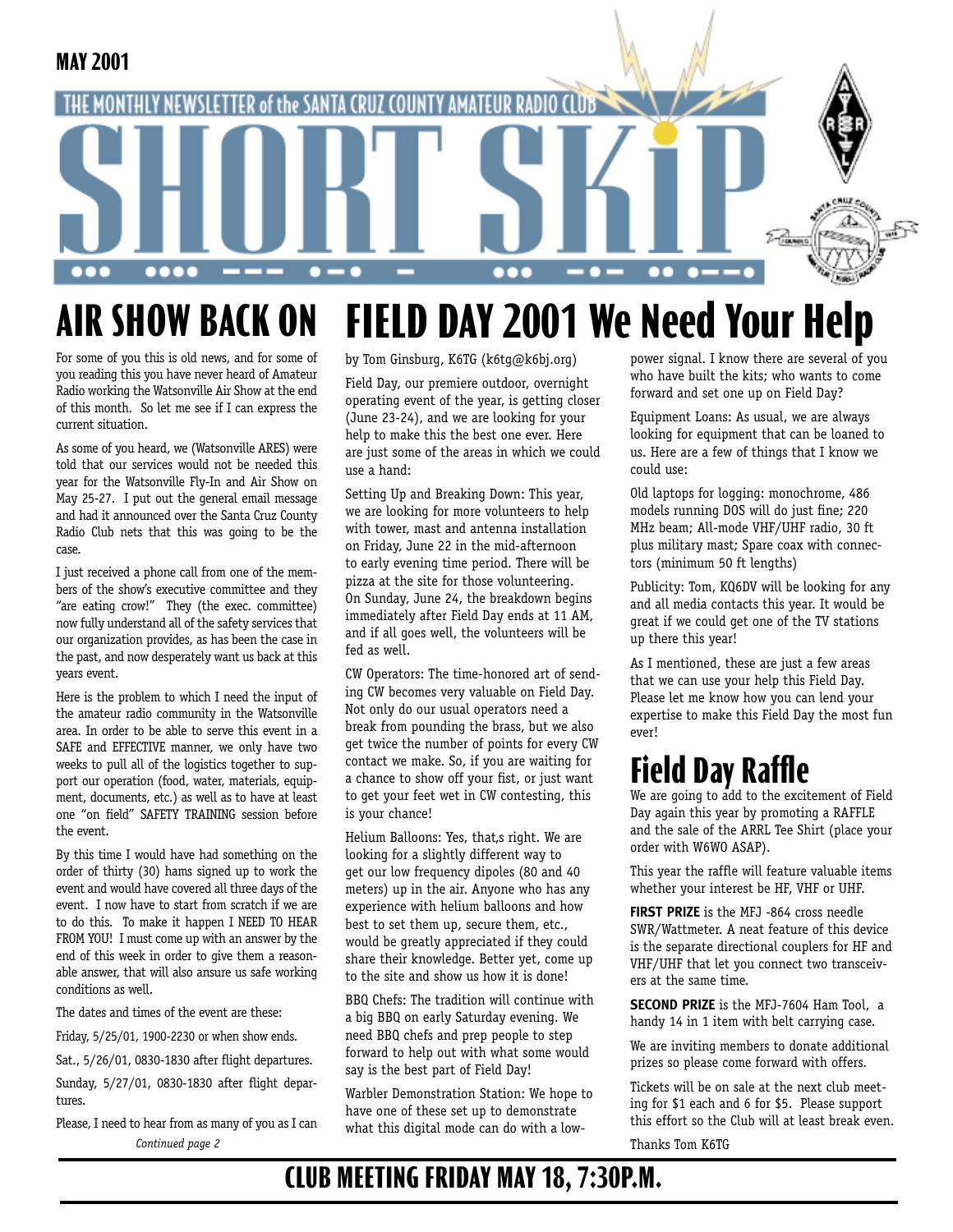

<u>2</u>

Published 12 times per year. Free to members. **Santa Cruz County Amateur Radio Club, Inc.** Post Office Box 238 Santa Cruz, CA 95061-0238 Editor and Publisher Ron Baldwin, K6EXT (408) 427-0565 K6EXT@fireclay.com Columnist: Art Lee, WF6P Distribution: Elaine Pennell, KE6FRA

## **Airshow Continued**

in a very short time to be able to put some sort of plan together, otherwise I will have to tell them by next week that we still will not be able to do it for the show.

If you have any questions at all, please call me on my cell phone (831-239-8360) and ask me, or write me at my email address (bobwiser@aol.com). I need to hear from all of you by the end of this week!

73 and thanks for any help you can give me on this.

Bob Wiser, K6RMW

### Prez Sez So many hobbies so little time....

At this writing I do not even know where my Small Wonders DSW20 QRP rig is - probably tucked away in a box in the garage. On the floor to my right is a new and unused Kantronics KP3+ TNC. My "workbench" is piled high with accumulated junk. I have three kits down in the garage waiting for me to find the time and space to solder them together into working equipment. Radio's taken a back seat lately to my other hobbies. Late Spring snows brought on a flurry of ski trips, followed by a return to hot weather and solid Spring swells rumbling into the Monterey Bay. Surf's Up, and

I'm not talking Radio waves! I've been asked to strum my guitar at church services on Sundays, so there's another thing to divert my attention from radio. Still, I find time every week to dabble in our hobby, be it ever so shortly. It's times like these I'm glad I have 10 meters, 2 meters, and 440 MHz in my truck. If it wasn't for that some weeks would go by without me touching a radio! I know that I'm not alone. I love hearing about all the various "other" hobbies we all have. Hams are quite a diverse group: how many times do I have to say it? - "You gotta love us!"

I have been successfully introducing Amateur Radio into the classroom through my substitute teaching. (See accompanying article; "Back to School".) It is gratifying to see the high level of interest the kid's have in learning about our hobby. I always tell them where to get a copy of "Now Your Talking" in case they want to follow through and become Hams themselves. I ended a weeklong assignment at Redwood Elementary School with a demonstration of Ham Radio and the kid's loved it. Thanks to all my "shills" out there who took the time to talk to the kids on the WR6AOK repeater: some from our club and more from the SLVARC. (The San Lorenzo Valley Amateur Radio Club graciously allowed me to use their repeater for this event.)

To my amazement FIELD DAY is just around the corner. Start digging out your tents, antennas, wires, batteries, etc. from the back corners of your garages and sheds and GET READY! This year I'm sure will be yet another FUN event. It looks like the San Lorenzo Valley Club will again be joining us at our "Old Faithful" site up on Empire Grade. Let's be sure to welcome them and show our appreciation for their assistance in participating. I'm sure Tom, K6TG, will be keeping us posted on the necessary preparations for this event, so standby for more information via the Monday Night Nets and E-mail.

Also I am very excited over our new Club Station. We have yet to work out the particulars as to granting access to it, and there is more work to be done, but in a nutshell we now have a dry shack hooked up to an antenna system just waiting for us to plug in our rigs and play. We will be forming a "Club Station" committee to work out the details. Stay tuned.

—73, KQ6DV

# **Beginner's Corner When you visit the SCCARC Field Day site**

by Marc, W6ZZZ@arrl.net

Field Day is "all of ham radio" in one weekend and anyone who attends their first Field Day rarely misses one again!

### Field Day for Beginners

If you are a beginner (like me) the Field Day activities allow you to learn more about Ham radio in 24 hours than you can imagine.

### When is Field Day?

Field Day 2001 runs for 24 hours and starts at 11:00 AM Pacific time on Saturday, June 23. Field Day ends at 11:00 AM on Sunday, June 24.

### Where is Field Day?

Field Day will take place at the Ben Lomond CDF Camp on Empire Grade Road about 13 miles beyond Santa Cruz, at an elevation of over 2000 feet.

• Operate HF phone and CW even if you're a Technician (Hams that have HF privileges act as control operators at their stations allowing those without HF privileges to operate on the HF bands)

• Try out digital and computer modes like PSK-31, MFSK-16 and RTTY

• See operations on most all the ham radio frequency bands (from way down at 160m up to 10 GHz)

### What is Field Day?

That's a good question, and if you asked ten hams, you would probably get ten different answers. Some would say that Field Day is a contest, others would say that it is an emergency preparedness exercise, still others would say that it is a party and yet others would say that it is a public relations exercise. The best description anyone can find is that Field Day is all of ham radio in one weekend!

During Field Day, ham radio clubs, groups and individuals take to the field in simulated emergency conditions (living in tents and running on generators and batteries). They are given 24 hours to set up as many stations as they are able. In the next 24 hours they are try to make as many contacts as they can with those stations. All aspects of ham radio are used in this pursuit. More than a million contacts will be made on HF and VHF, CW, SSB and digital modes in 24 hours. Bonus points are awarded for making an extra effort such as making contacts via satellites or sending and receiving message traffic.

Field Day isn't just about radio though. Clubs use this biggest of all yearly events for many other activities. With much of the club's membership assembled in one place it's a natural time for BBQs and other gatherings. Also with all of ham radio on display this weekend it's a choice time to show off what we do best. The media and government officials are invited to attend and view what ham radio can do.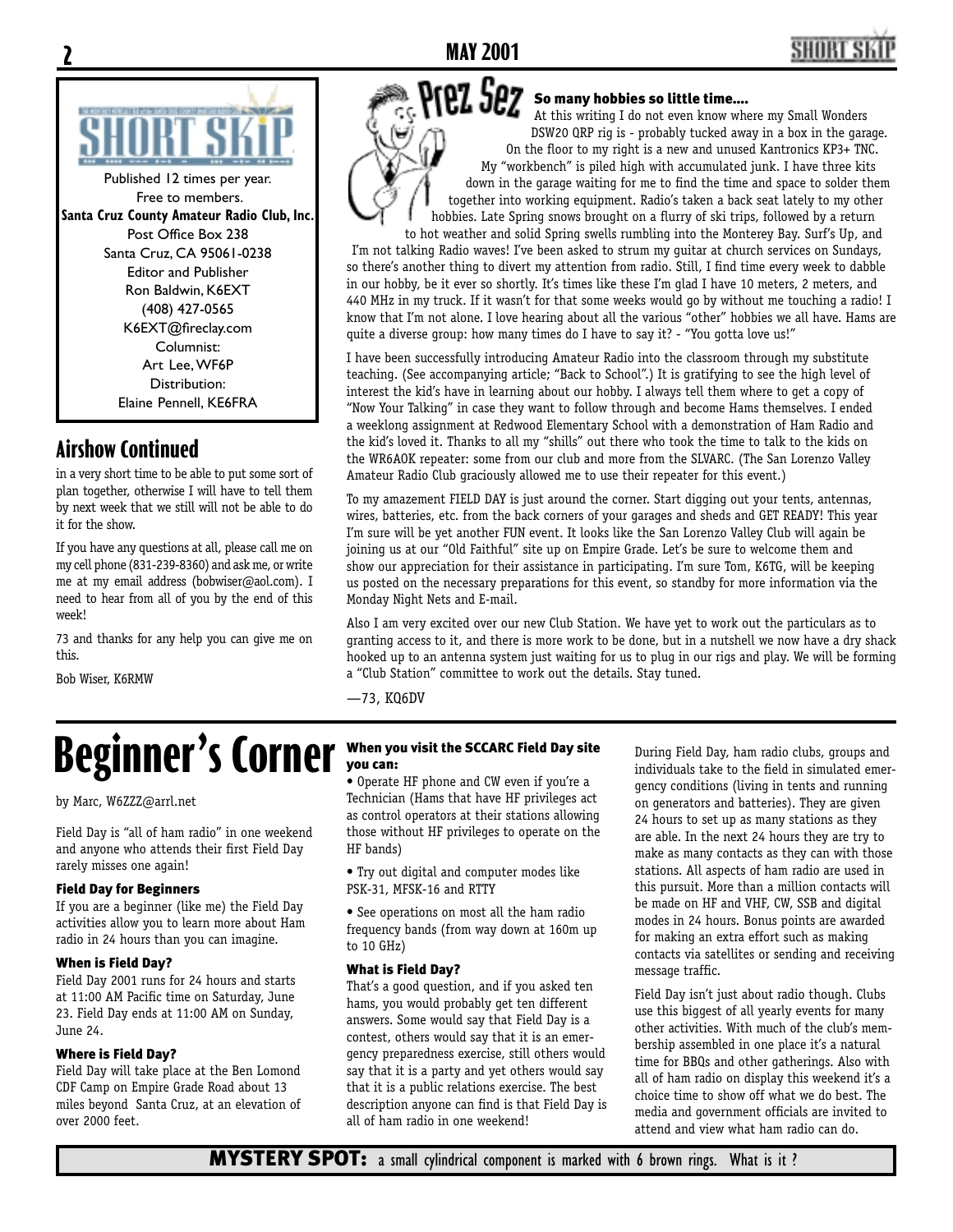# HORT SKI

# **MAY 2001 Member Profile Dan Anderson AA6GD**



## By Art Lee WF6P **CHATTER**

Was at my daughter's house in Sacramento again last week,talking to Terry Parks, N6NUN MM2. He was aboard his Hatteras 53 in Ventura Harbor. The band was pretty clear and he gave me a 5-9 signal report. I reminded him that I had a temporary 5 amp power supply so was operating my Kenwood 430S at about 10 watts out. I added that I had no ground wire and my coax was fed in through an open second floor window and a few raindrops were coming in. My 40-meter dipole was only up 25 feet and tied to an Oak tree at one end and a redwood fence at the other. He came back with, "And you are an Extra class amateur! I would expect you to have the very best station to work from." My only defense was that if I had to transmit from a wet noodle, I would. Still, it was embarrassing to hear such a criticism over the air for all my buddies to hear. HI! HI!

At the other end of the spectrum, a radio pal has not been on HF for a couple of years. We used to have great QSOs in the early 90's. He now operates a 2 meter hand held only. When I asked him why he wasn't on the air on HF, he told me that his auto tuner on his Kenwood 930S didn't function. I told him to hit the bypass switch, check his SWR for a good place on the band and work there. Or, he could buy a cheap tuner from MFJ or a ham swap meet. He didn't want to do that. Now this is a good one: "Besides," he said, " I used to have a bad neighbor who complained about TVI in his Radio Shack telephones so I didn't transmit." I pondered that a moment, then said, " I thought that neighbor moved?" "Yes, " my pal replied, "but a nice, new neighbor moved in who would not complain about TVI cuz they are too nice. I don't transmit for that reason." The neighbors are not at home during the day and work in a city 50 miles away. Hmmmm …….

For those of you who own a "modern" vehicle with rubber bumpers and wonder where you can mount a bumper-mount antenna, see my piece "You Can Take It With You!" appearing on page 20 of the April issue of Monitoring Times Magazine. It covers a very clean antenna installation in a trailer hitch designed by Don Moore,WA6BJJ.



A member well known to us all is "Trader" Dan AA6GD who agreed to be this month's celebrity. A visit with Dan is nothing short of an education in the history and art of communications. First licensed in 1941, WWII called a halt to all ham radio but also put Dan into service as Lead Radio Operator on B24s. Their mission was to deal with enemy submarines and balloons launched on either coast of the US. Dan proudly displays the mint BC375 and 348 equipment used in these aircraft. An important part of the job was to wind in the trailing wire antenna in before landing!

Last month Leon Fletcher, AA6ZG, his wife Vivian and I all went to Berkeley for an organ concert at the Community Center. Some of you may have heard Tom Hazleton, who is great on those BIG theater organs. He lives in Monterey and used to often play at the Music Box in Santa Cruz. In the lobby at intermission, Leon and I were wondering where Gary-Baker, N6ARV, is hanging out these days. We looked up as Vivian approached, "I have a surprise for you!" In tow, she had Gary! Gary is an organ aficionado also and has been with us there before. As Gary, Leon and I talked, a man walked up and asked if we were Navy guys. (My baseball cap read "USS Ranger, CV-61" so it was a dead giveaway!) We answered in the affirmative and learned that he too, had been in the Navy in WWII. Submarines. When Leon gave him his calling card, the man looked at it and saw that Leon was an Extra class amateur. "Me too!" the man exclaimed. He was Ken Zadwick, NE6Y, the Executive Director of the Mare Island Historical Park. Self-introductions were in order so Gary and I gave our call signs. We all held the same class of call sign. It's a small world. He invited us to visit the Shipyard museum. My father's battleship, USS California,BB-44, was built there in 1919 so I might just stop in.

Back in civilian life Dan joined the railway as a telegrapher. This form of communication dates back to the 19th century and was accomplished by keying DC from batteries connected to a single galvanized wire using the ground as the return conductor. These wires provided reliable long distance communications for example from St Louis to Pensacola. The receiving device was called a Sounder and it made click and clack noises corresponding to the dots and dashes. If any of you are finding it hard to copy Morse code today you should try the devices in Dan's collection some time.

<u>}</u>



For 20 years Dan worked for UCSC as a Construction Inspector prior to retirement. Retirement is not the best adjective to apply to Dan who delights in trading good quality, and often new, Ham Radio equipment. Having an extensive work bench means that any equipment he trades is in good order. Current examples of such items include a Yaesu FT980 and Kenwood TS930 and TS 450 transceivers. His own station includes a Kenwood TS940S and a TL922A linear. One of the many QSL cards caught my eye was from W6RO on board HMS Queen Mary. Dan was a guest operator there during a visit to Long Beach

Dan enjoys rag chewing on 40 and 80 meters as well as CW for DX on the HF bands. Continuous membership in ARRL is important to Dan who also is a current VE.

Dan and XYL Marilyn strongly support their local church where Dan is an ordained Deacon which I know means he is a man of integrity.

It is a great pleasure to know Dan and if you need a new rig a good bet is to TRY DAN FIRST.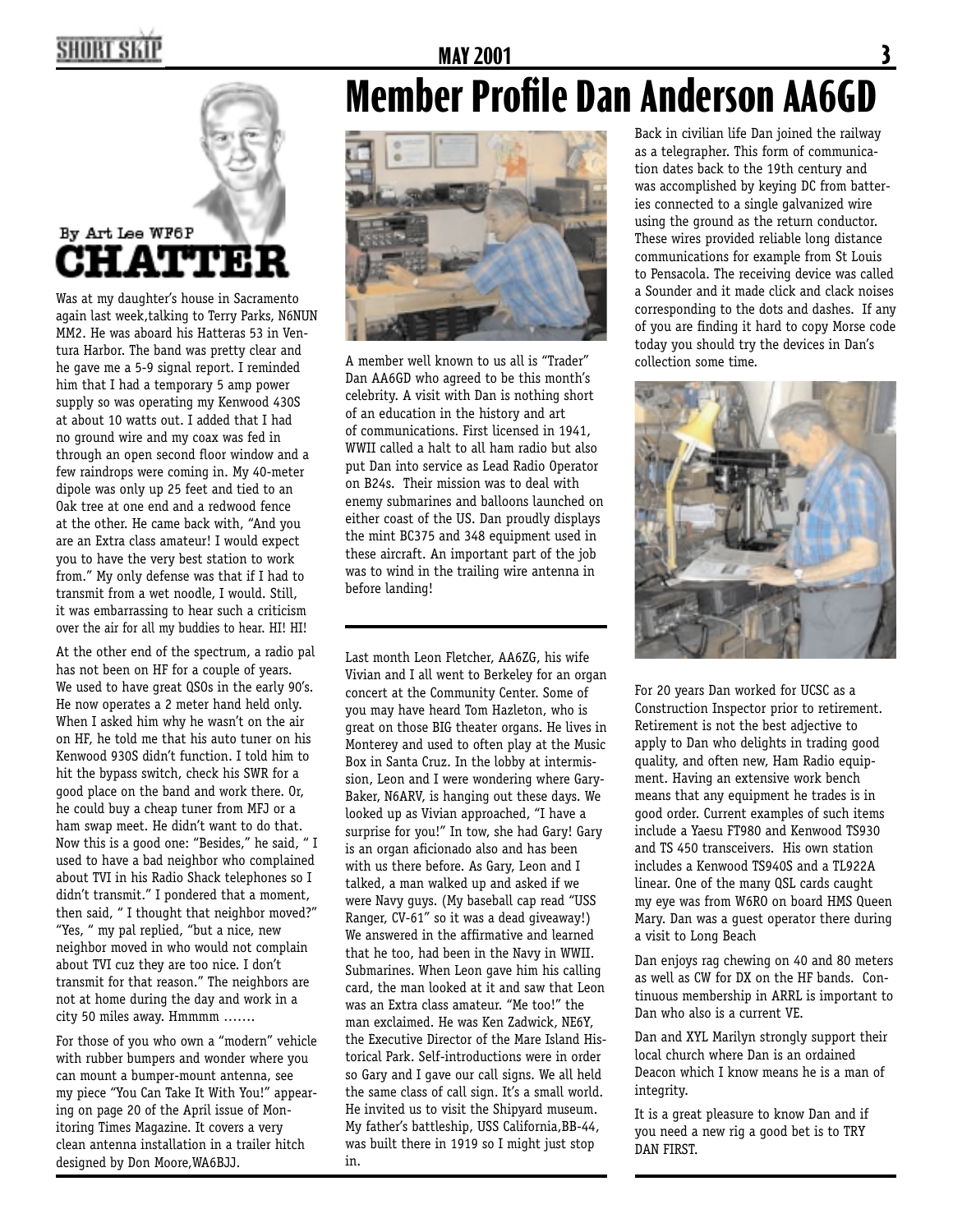

# 4 **MAY 2001 Back to School**

When I recently accepted a four day assignment substitute teaching High School Math A and Algebra I thought this was an auspicious occasion to introduce the students to Amateur Radio. This being a "scheduled absence" I was able to connect with the teacher beforehand to go over the lesson plans. I told him that although English was my primary subject I did have a bit of a math bent as a result of my involvement with Ham Radio. I asked him what he thought about my doing a demonstration of Amateur Radio as a practical example of the relevance of mathematics in the real world. He liked the idea and gave me the go ahead to try it.



 The stage was set, so I went about thinking how I could incorporate some of the mathematical principles used in radio into the classes' curriculum. I decided that Ohm's Law and the formulas for determining wavelength and the length of a resonant antenna for a specific frequency dovetailed nicely into the subject matter they were studying. I would have each class for two days, so I planned to devote one day to theory and one to practical application.

By way of introduction I gave the students a synopsis of what had motivated me to get into Ham Radio and how I quickly learned that a working knowledge of mathematics was an essential component of the hobby. Then I told them that I had gotten permission from their teacher to set up an Amateur Radio station in their classroom and allow them the opportunity to experience making contacts themselves on the air. The only caveat was that they would need to learn some mathematics and operating procedures in order to successfully set up and operate the station. This wasn't a tough sell: operating a radio station was much more appealing to them than plodding through their math lessons! But when I started writing formulas on the board, they began to have second thoughts.

"Mr. Johnson, we can't do that!" they exclaimed.

"Oh yes you can," I assured them. "This is easy - you're way beyond this already - all this is is a=bc, except that here it's P=IE and I=ER:

now the letters represent actual measurements expressed mathematically."

I then proceeded to explain to them what the letters stood for, and defined watts, amps, volts, and ohms for them. Using an example drawn from The ARRL Handbook I showed them how they could calculate the power dissipated in a resistor in a simple circuit for which they only knew values for the power and resistance. By substituting  $E/R$  for I in the first formula we were able to determine the wattage. (P=E/R X  $E$ , or  $P=E2/R.$ )

I stopped here in the Math A classes, but in the Algebra classes I went on to explain Hertz, the speed of light, wavelength, and resonance. I taught them about SWR and why our antenna wouldn't work if our calculations were incorrect. I told them I would be bringing expensive radio equipment in for our demonstration and I certainly didn't want to break it due to a miscalculation! Determining the length of our antenna was where the rubber would meet the road. As we would be operating on the 10 meter band we calculated the resonant length of an antenna at 28 MHz to be 17.55 feet. Now we were done with theory, and by the glazed expressions on some of their faces I could tell this was none too soon! The payoff, I assured them, would be when we would actually get on the air.

We were now prepared to put theory into practice, but there was one minor detail I had yet to cover: obtaining permission from the principal. I had only one opportunity for an appointment with her, and it was on the morning of the day of our first scheduled demonstration. This



was really coming down to the wire! I went ahead and loaded up my truck with the necessary equipment, hoping (and praying!) that the approval would come.

The first question she asked when we met was "What does this have to do with Algebra?" Fortunately I had anticipated this. "Just about everything," I enthused. "I'd love for you to come take a look at the two blackboards I've filled up with formulas. I've taught these kids Ohm's law and how to calculate the resonant length of an antenna for a specific frequency. The radio station will demonstrate to them a practical application of the math they have been learning."

"OK, that sounds reasonable," she said, "but I'll have to run this by the Administration Board in our meeting this morning. Come back at lunch time and I'll let you know what we've decided."

You can imagine my feelings as I shuffled off to teach my morning classes, unsure of the outcome. Fortunately I did not have to wait until lunch for the answer. A student delivered a message to me from the principal during first period. To my delight I read "The radio station is a go!"

When my afternoon Algebra class arrived I went over some of the basic protocol for talking on the air. I also handed out copies of the International Phonetic Alphabet and asked them to learn how to spell their names phonetically. We would be using a homebrewed rotatable dipole for our antenna which I had laid out on the floor of the classroom.

"OK, now first we've got to measure this and set it at the right length," I told them. "Remember we determined it should be 17.55 feet long. Let's see what we've got here." I solicited a volunteer to hold one end of the tape measure and we went to work. "Uh oh, it's not even 17 feet long! Did I mess up or what?" Their faces fell. "Nope, actually not! We didn't include the skin effect or the velocity factor in our calculations. A tubular antenna has a shorter electrical length than a wire antenna. And there are a lot of other factors affecting the resonant length of an antenna, such as how high it is above the ground, the chemical composition of the ground, and whatever objects, such as trees, there might be surrounding it, all of which have an effect in determining an antenna's resonant frequency. There are calculations to take this into account, but that's Algebra II and I didn't want to bog you down! To save time I've already set the antenna at the length it was the last time I used it, so I know it'll work.

I took a few volunteers outside with me and in short order the antenna was hanging from a tree limb and connected to the radio by coax we ran through a window. Now, finally, the fun would begin. I fired up the rig and reminded the students once again of the essential protocol: it was illegal to use foul language on the air and making wisecracks would not endear them to whomever we contacted. Then I picked a frequency and called CQ.

Immediately my shill, Dan Anderson, AA6GD, came back. (To insure we made a sympathetic contact and to insure success in case the band was dead I had prearranged with Dan to monitor the frequency.) Dan did a splendid job of talking with the students, and just as I hoped he asked each of them to spell their names phonetically when they introduced themselves.

Dan and I also demonstrated CW, and I sent him a "secret" word the students chose which he reported back to us in voice to prove we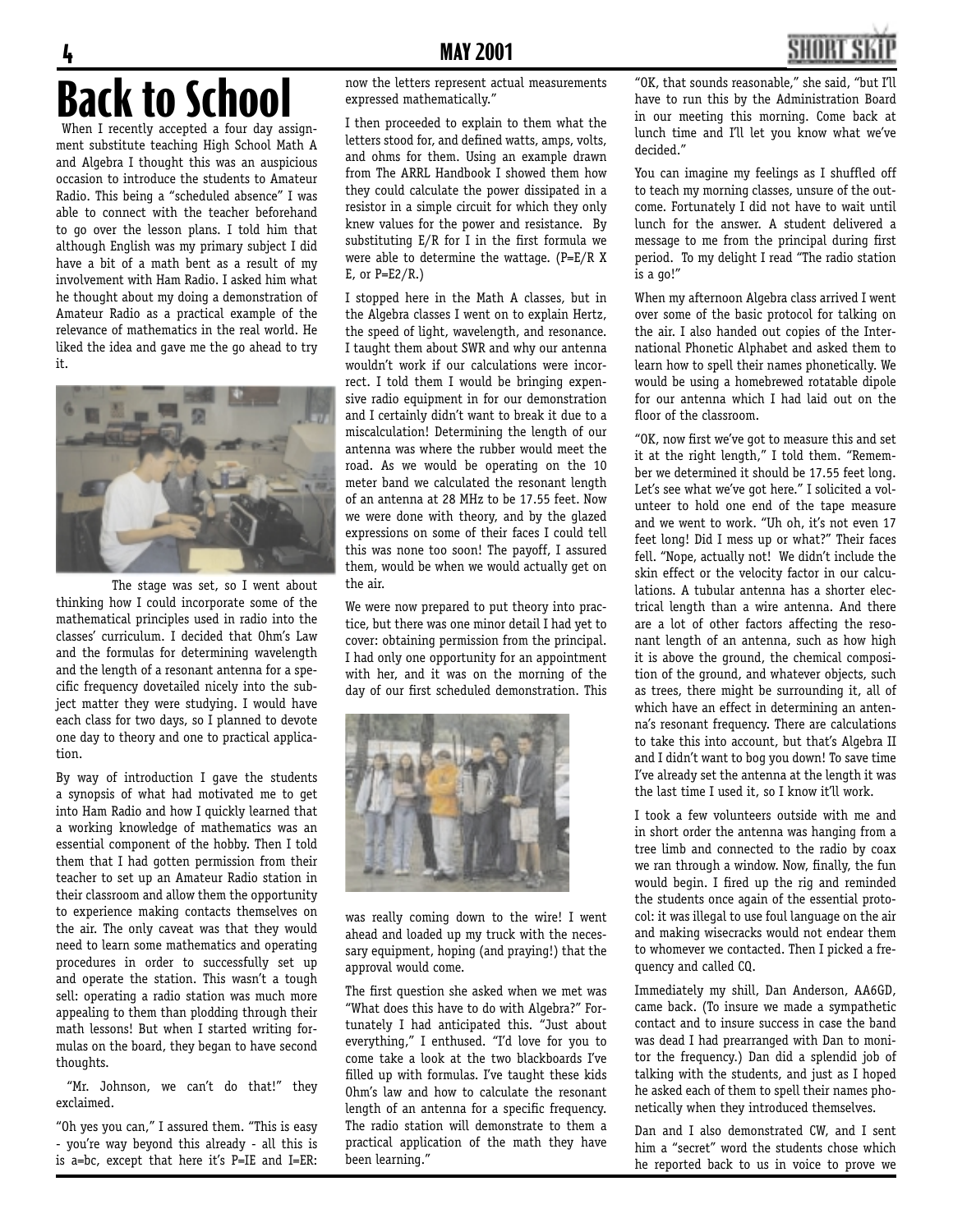### **Beginner's Corner Continued**

• VHF/UHF and Other Frequencies

If you can't attend the Field Day activities you can still participate and help out by making some contacts from home or from your car. With all the hams in the local area we should be able to generate hundreds or thousands of contacts on VHF/UHF if folks would just "get on the air".

Here are the frequencies that are most likely to be active.

• VHF FM simplex - 146.55 and 146.49 MHz, no PL

• UHF FM simplex - 446.0 and 446.5, no PL Here are some other frequencies and modes to try.

• Other FM simplex - 52.525, 223.5 and 1294.5, no PL

• SSB - 50.125, 144.2, 222.1, 432.1 and 1296.1 How to Contest

While Field Day isn't strictly a contest, that is how the entrants are rated. A contest is a great way to evaluate a stations performance. It is also a great way to simulate message handling which will be a big part of any response to an emergency.

were actually communicating. After warming up with Dan we went off into the "ether", looking for contacts. The band was fairly good and we made a number of successful contacts across the United States.

As I expected, Mr. Murphy dutifully showed up to throw a monkey wrench into every session. I explained to the students that this was par for the course, and in each case we overcame the obstacles encountered. In one class the antenna broke in half and had to be lashed together with parachute cord. In another my shill's signal was too weak to copy. Not to mention the usual difficulties associated with stringing up an antenna in the trees. (Complicated by a freezing downpour during our second session.) But overall the operation was a success.

I was surprised that all the classes expressed an interest in CW, which I "low balled" in my presentation. I simply set up my paddles, and left it up to them to inquire what that was all about. It turned out they were eager to witness communication in Morse Code, and some of the students even learned to send their names in code.

My hope is that the students came away from this demonstration with a greater appreciation for the utility of mathematics, and possibly an enthusiasm for Amateur Radio. Just in case I gave them a homework assignment: to visit a Radio Shack store and leaf through the book "Now You're Talking!"

—73, KQ6DV

## **MAY 2001** 5

So what is a contest? Put most simply, in a contest the objective is to make as many contacts in as many places as possible in a prescribed amount of time. For Field Day, the objective is to make as many contacts as possible in the 24 hours you are allotted. To make those contacts valid, you have to exchange a certain amount of information. The "exchange" for Field Day is your entry class (number of transmitters) and your ARRL section.

So how do you go about making these contacts? Just as you would for any other QSO in amateur radio, there are only two ways to initiate a conversation. You either have to answer someone who is calling CQ or call CQ yourself and wait for someone to answer you. Which method is better? It is generally accepted that staying in one place, calling CQ and letting the other stations come to you is quicker and less tiring. However, this only works if you have a signal that is loud enough to attract other stations. If you aren't making any contacts or aren't making them fast enough, you are forced to switch to the search and pounce method.

Which ever method you employ, a Field Day contact sounds like this:

•CQ Field Day CQ Field Day this is K6BJ, Kilo Six Bravo Juliet calling CQ Field Day and listening

•Whiskey One Alfa Whiskey

•W1AW thank you, we are 16 Alfa, Santa Clara Valley, over

•Thank you, we are 6 Delta, Connecticut, over

•Thank you, this is Kilo Six Bravo Juliet, QRZ?

All that is left is to record the contact on your log sheet and get ready for the next contact.

Obviously because of the variability of radio propagation and other factors, many contacts aren't this neat and clean. This is especially true when multiple people are calling you or when you are getting interference from another station, but learning to deal with these conditions are part of the lure and purpose of Field Day!

—73, Marc

Special thanks to Marc K6ZZZ and the West Valley ARC for letting us use and modify this "Beginner's Corner." -Ron K6EXT

# **Selecting the Best Resistor**

**Carbon-Film** resistors are one of the earliest forms and remain the most popular general- purpose type in use today.

**Metal-Oxide Film** resistors are ideal where space is critical. They are stable and reliable and have low noise characteristics. Treatment of their outer surface makes them resistant to flame, solvents, heat and humidity

**Precision Metal-Film** resistors, as their name implies, are temperature-stable, low–noise types for more demanding digital and analog instruments.

Wire -wound resistors are made by winding a resistive wire on a ceramic core and placed and sealed in a ceramic shell. They are more durable than other types and have high heat dissipation ratings. Because of their wire construction their inductance makes them unsuitable for many AC applications.

Resistors use typically use 4 bands and up to 6 colored bands to indicate their resistance value and properties. Note that in the most common case of 4 bands the third band becomes the multiplier and the fourth band becomes the tolerance..

| Band I<br>Ist digit | Band 2<br>$2nd$ digit | Band 3<br>$3rd$ digit or<br>multiplier | Band 4<br>Multiplier<br>0.01 Silver<br>0.1 Gold | Band 5<br>Tolerance<br>$+/- 20\%$ None<br>+/- 10% Silver | Band 6<br>Temp.Coeff |
|---------------------|-----------------------|----------------------------------------|-------------------------------------------------|----------------------------------------------------------|----------------------|
| 0 Black             | 0 Black               | 0 Black                                |                                                 | +/- 5% Gold                                              |                      |
| <b>I</b> Brown      | IB rown               | IB rown                                | 10                                              | $+/-$ 1%                                                 | $100$ ppm            |
| 2 Red               | 2 Red                 | 2 Red                                  | 100                                             | $+/- 2%$                                                 | 50 ppm               |
| 3 Orange            | 3 Orange              | 3 Orange                               | Ιk                                              |                                                          | 15 ppm               |
| 4 Yellow            | 4 Yellow              | 4 Yellow                               | 10k                                             |                                                          | 25 ppm               |
| 5 Green             | 5 Green               | 5 Green                                | 100k                                            | $+/- 0.5%$                                               |                      |
| 6 Blue              | 6 Blue                | 6 Blue                                 | ΙM                                              | $+/- 0.25%$                                              |                      |
| 7 Violet            | 7 Violet              | 7 Violet                               | 10M                                             | $+/- 0.1%$                                               |                      |
| 8 gray              | 8 gray                | 8 gray                                 |                                                 |                                                          |                      |
| 9 White             | 9 White               | 9 White                                |                                                 |                                                          |                      |

Note our mystery spot item this month is most likely to be a 1,110 Ohm resistor with +/- 1 % tolerance and a temperature coefficient of 100 parts per million